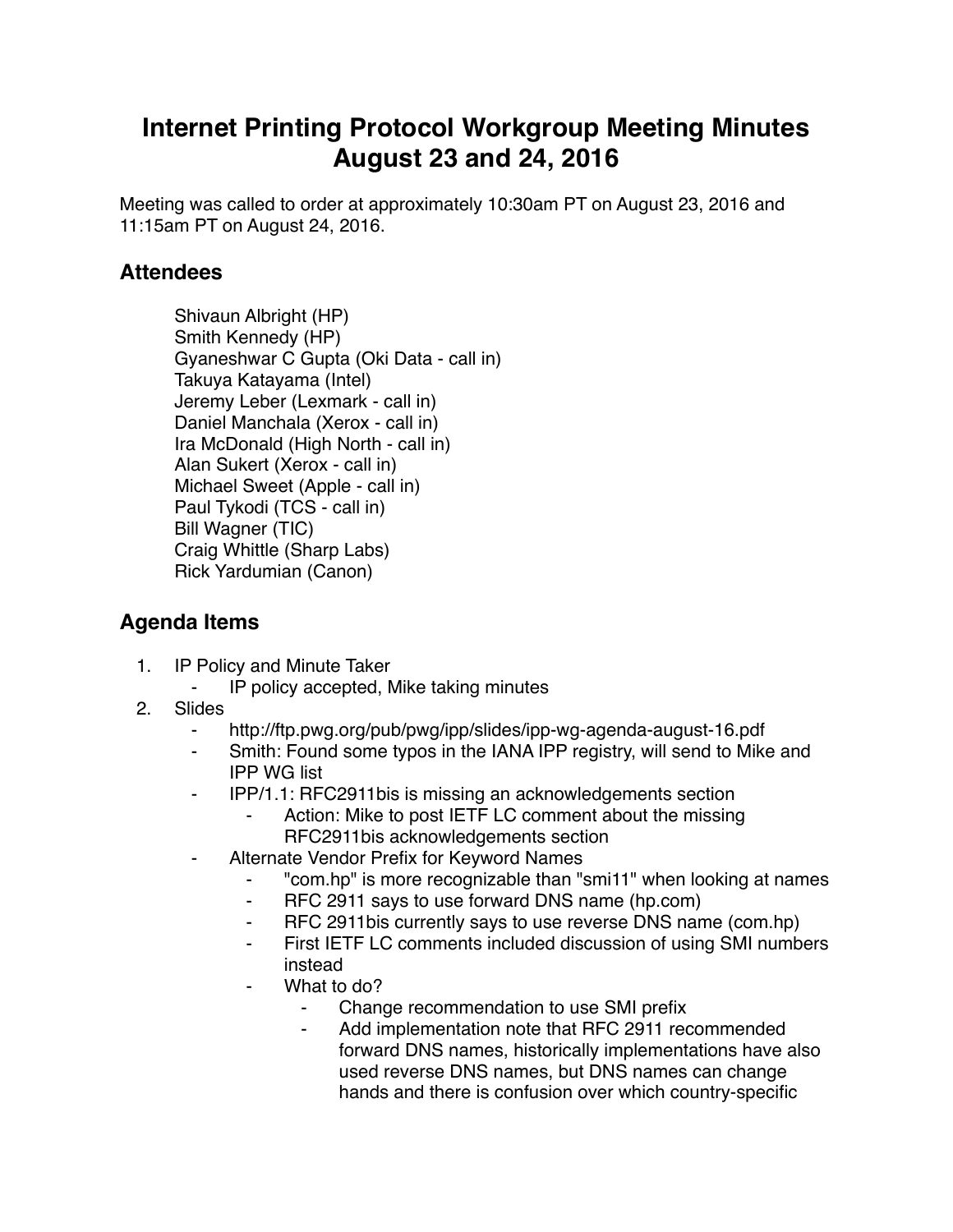DNS name to use.

- Action: Mike to post IETF LC comment about changing keyword/attribute extension prefix rules to SMI numbers
- **IPP Everywhere Self-Certification** 
	- Working on getting a 1.0 tools update out ASAP
	- ⁃ Submission page has been updated so that results can be submitted.
	- Q: What about using different versions of tools (ippfind/ipptool) executables)?
		- A: Process says you can use older tools/process up to 12 months after newer tools/process are released
		- ⁃ Tools themselves are pretty stable, most changes are to test scripts or the libcups support library
		- Three separate copies of the source for ipptool, ippfind, ippserver, and libcups are maintained by Mike (CUPS, ippsample, and ippeveselfcert repositories)
			- ippeveselfcert tools represent current stable CUPS release at time of tools release
				- ippsample and CUPS repositories are kept in sync
	- ⁃ Smith noticed a problem with the current Github code on Linux the IPPS Bonjour test is hanging for one printer, continuing to investigate and will coordinate with Mike
	- Q: What should the process be for changes to the repository?
		- A: Review/approval of changes with significant impact, not for simple editorial changes.
		- Review all changes in Git before doing a release.
- 3. IPP System Service
	- http://ftp.pwg.org/pub/pwg/ipp/wd/wd-ippsystem10-20160818-rev.pdf
	- Section 5.9:
		- Line 815 (Note 2): Double period at end.
	- Global: Fix "allows allows"
	- ⁃ Section 6.1:
		- SHOULD delete Resource data
	- Section 6.2.1:
		- Add list of REQUIRED Printer Description attributes
	- Add "system-mandatory-printer-atrributes (1setOf type2 keyword)" System Description attribute that lists the attributes that are required to create a printer.
		- Create a very short list of attributes that must be supplied (from the required Printer attributes)
		- Printer MUST accept any required Printer attribute
	- ⁃ Action: Mike to create an IPP Resource state diagram
	- Section 6.x:
		- ⁃ Re-group all Printer-specific operations that shows the common request and response template.
		- Ditto for Resource-specific operations
		- Ditto for Xxx-All-Printers operations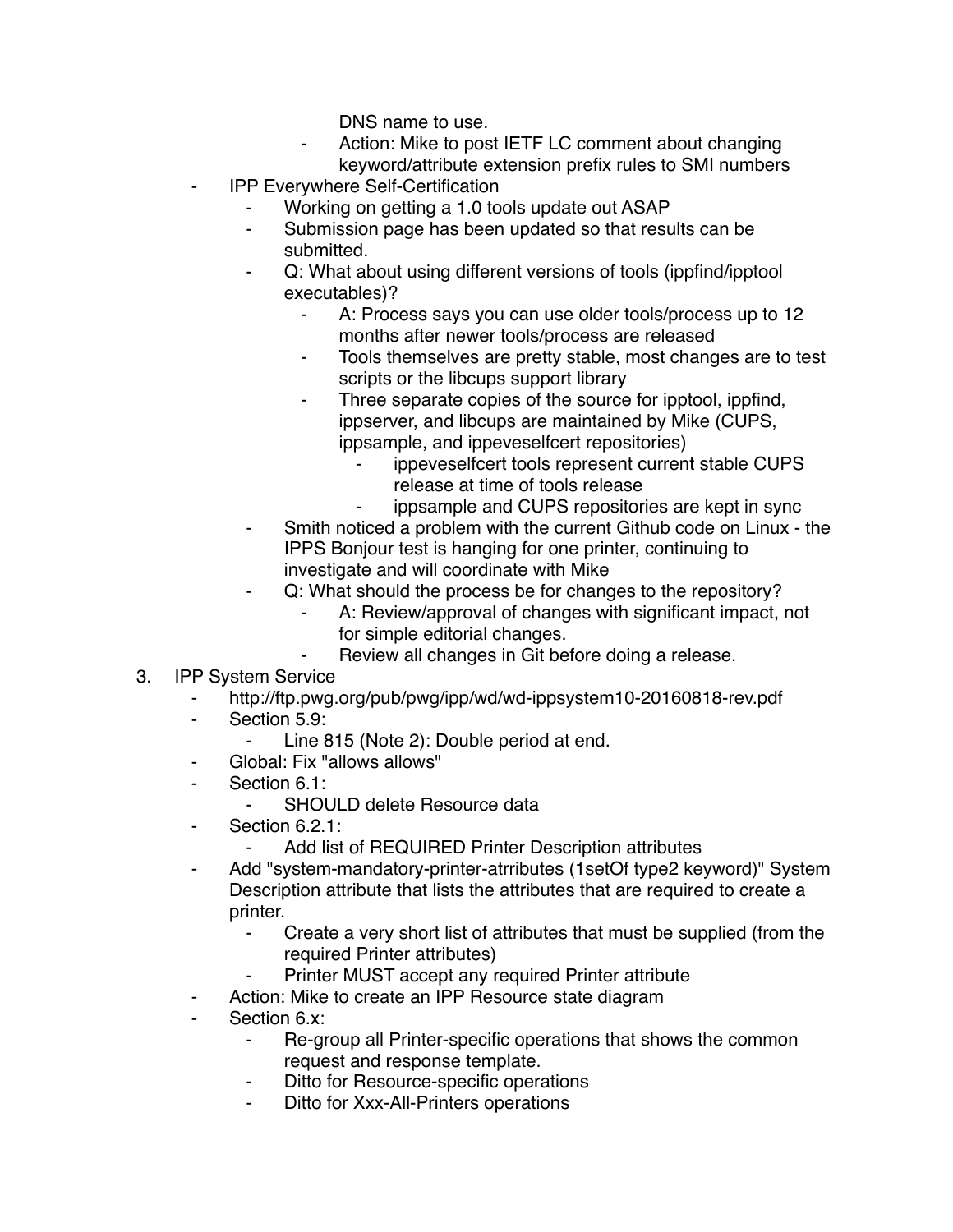- ⁃ Section 6.9 (Get-Printers):
	- Clarify that the list is also filtered by requesting-user (who has access to what printers?)
- Section 6.10 (Get-Printer-Attributes):
	- ⁃ Line 1258: "an explicit".
	- Returns Printer ID plus
	- ⁃ Need printer-uri-supported, uri-authentication-supported, urisecurity-supported, etc.
	- Talk about this providing backwards-compatibility for existing IPP clients
	- ⁃ Talk about supporting both system-uri + OPTIONALLY printer-id OR printer-uri as the target attribute(s)
	- ⁃ "Groups 3 to N" should just be "Group 3"
- Section 6.13:
	- Maybe require explicit request for configured-printers, etc. like we do for media-col-database.
- Section 6.15:
	- Resource states: pending, available, installed, canceled, aborted?
	- Install either moves state to 'installed' immediately or sets a statereason 'install-requested'.
	- All resources need to be installed to be used in a Create-Job request (via "resource-ids (1setOf integer(1:MAX))" operation? attribute)
	- Install does a validation of resource (also send-resource-data can also do validation)
	- What about failed install?
		- ⁃ Either status code (immediate install) or state-reason (reboot install)
- Section 7:
	- **Title: Operation Attributes**
	- ⁃ Add lead-in sentence that these are used by various System, Resource, Printer, and Job operations.
- Model discussion:
	- ⁃ Owners for Jobs and Subscriptions are immutable (short-lived objects)
	- ⁃ Owners for Systems, Resources, and Printers are mutable (longlived objects)
- Section 7.2.13: Just keep the uppercase MAX
- **Section 7.3.17:** 
	- List system-specific keywords
	- ⁃ Note any printer-state-reason keyword can be used.
	- ⁃ IANA registry will list system-specific keywords with the "any printer-state-reasons" value"
- Section 7.5.3 (printer-service-type):
	- Add 'print3d' service type with reference to PWG 5100.P3D.
	- ⁃ Drop 'emailin' and 'emailout' not fully specified, security nightmare.
	- ⁃ Drop 'vendor', talk about 'smiNNN-name' vendor names and/or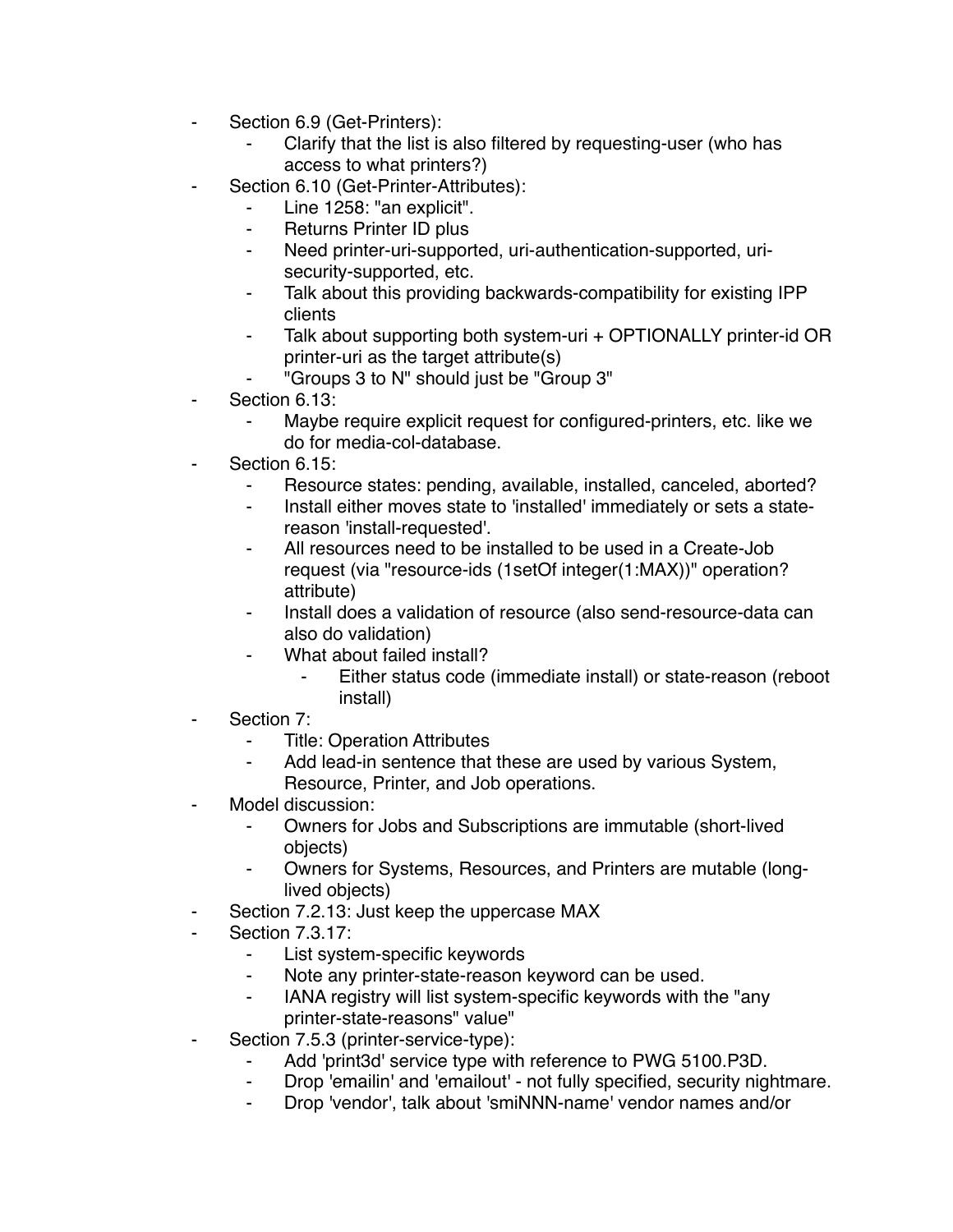IANA registrations.

- Section 7.6 (Resource Description Attributes):
	- Line 2377: "of the "resource-settable-attributes-supported" System Description attribute defined in section ..."
- Section 7.7.4:
	- Delete, and punt on this just document that the resource data contains the manifest, cryptographic signature and identity, etc. for validation by the System.
	- Resource data URI provides access to the resource data (potentially separate from manifest)
- Section 7.7.? (resource-category)
	- Do we need this?
	- No, use prefix for resource-type
- ⁃ Section 7.7.16 (resource-type)
	- Use prefix on keyword 'executable\_xxx', 'static\_xxx', 'template\_xxx'
- Stopped at resource-category.
- Need an appendix on design choices (revised resource object/service, etc.)
- 4. IPP 3D Printing Extensions
	- http://ftp.pwg.org/pub/pwg/ipp/wd/wd-ipp3d10-20160816-rev.pdf
	- ⁃ Off-topic (white papers):
		- Q: Should a white paper make suggestions about conformance requirements
			- A: Probably, either as a separate section or in an introduction to each section.
			- ⁃ Always talk in conditionals, e.g., "the following Job Template attributes will probably be required for conformance", or guidance/guidelines for what is required or recommended.
	- ⁃ Section 5.1.2 (Service Type)
		- ⁃ "over DNS-SD"
	- ⁃ Section 6.4 (Operations)
		- Q: Define requesting-user-vcard here?
			- A: No, be silent and we can pick it up once IPP System Service is approved.
		- Table 4: Drop document-password (just recommended?)
	- Section 6.5 (Printer Description)
		- Table 5: Drop document-password-supported, fix section reference for material-shell-thickness-supported
		- Note 1: Fix section reference for link-local addresses (IPP Everywhere section)
	- ⁃ Section 6.7 (Job Template)
		- Table 7: Fix section references for print-accuracy and print-objects
	- ⁃ Section 8.1.3 (print-accuracy)
		- Break into subsections with initial table.
	- ⁃ Section 8.1.4 (print-objects)
		- Add table listing member attributes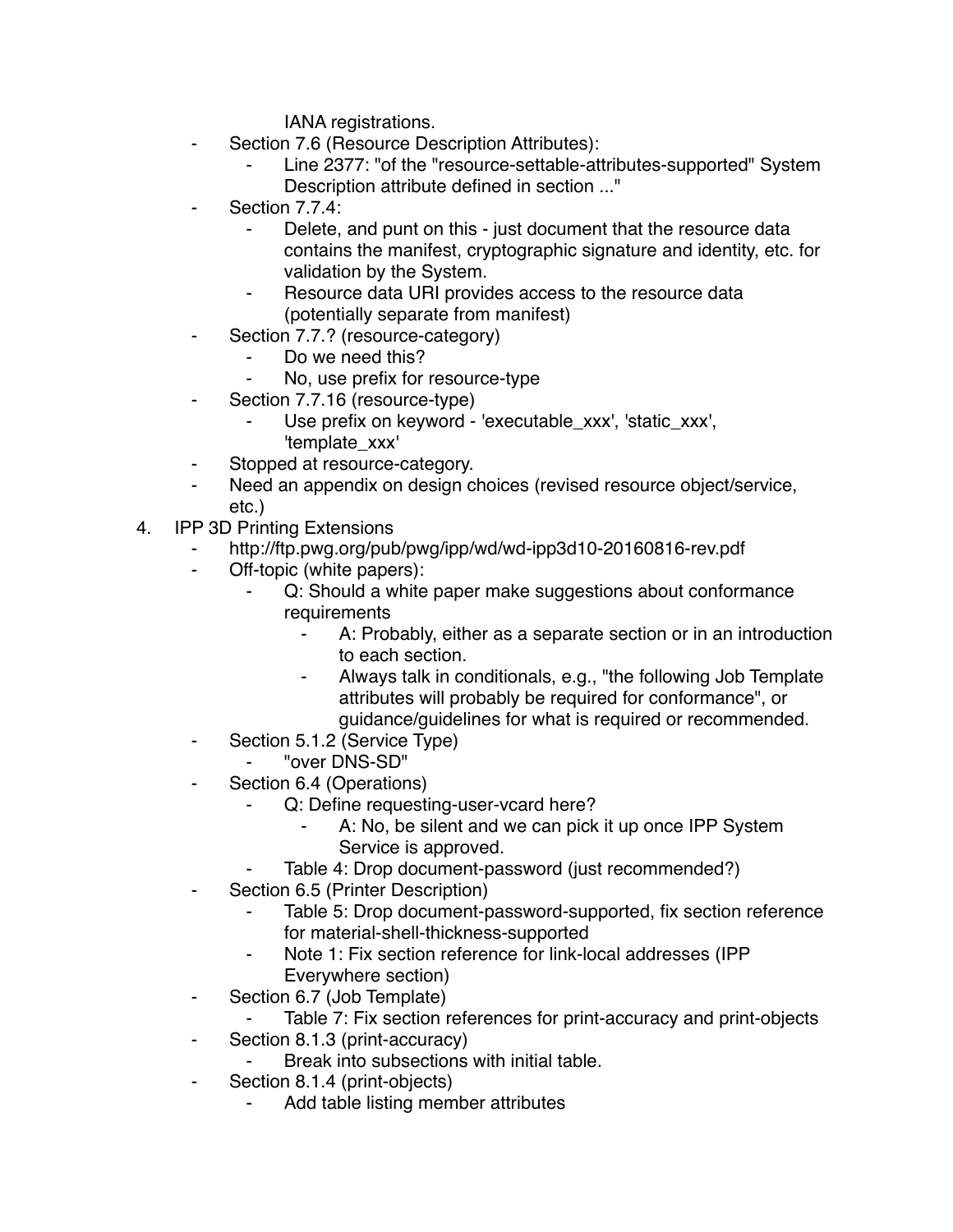- ⁃ Section 8.1.4.2 (object-offset)
	- ⁃ Add "(integer)" syntax to each
- ⁃ Section 8.1.4.3 (object-size)
	- Add "(integer)" syntax to each
- ⁃ Section 8.1.4.4 (object-uuid)
	- ⁃ "object's unique identifier"
- Section 8.2:
	- Add remaining xxx-actual attributes corresponding to all Job Template attributes
	- Investigate just providing a stable showing the mapping from Job Template to Job Status attributes
- Section 8.3.18 (print-accuracy-supported)
	- Break out member attributes as standalone ?-accuracy-supported (1setOf (integer|rangeOfInteger))
	- Fix table at start of 8.1 and in section 6.5
- Section 17.3:
	- Say something about the syntax being integer(-273:MAX) (absolute zero to 2 billion C)
- 5. IPP Finishings 2.1
	- ⁃ http://ftp.pwg.org/pub/pwg/ipp/wd/wd-ippfinishings21-20160815-rev.pdf
	- ⁃ Section 5.1:
		- ⁃ Line 495: of "media-col.media-source-properties"
	- Section 5.2.1:
		- Line 680: Missing close paren, reword to avoid parens.
		- ⁃ "These qualifying labels also ALLOW variants' ..."
		- Line 682: Remove "a number of"
	- Section 6.9:
		- Lines 1178-1185: Reword. The focus is that "finishings-coldatabase" does not need to contain all of the possible/supported combinations. But vendor/administrator can still create composite/ preset finishing templates that combine multiple finishing processes.
		- Drop conformance requirement, just make a declarative statement, something like:
			- Printers specify each finishing process ("finishing-template" value) separately to limit the overall size of the "finishingscol-database" attribute. Combinations of finishing processes ("presets") can be specified by the Client in the Job Creation request or added with custom "finishing-template" values by the administrator or implementation as needed.
		- Use double quotes consistently in the examples on lines 1214-1254
		- ⁃ "These situations are REPORTED by the Printer"?
		- Action: Mike to fix registration of job-constraints-supported and jobresolvers-supported to include "resolver-name (name(MAX))" member attribute
	- Section 6.18:
		- Line 1327: Change "only list" to "list only"